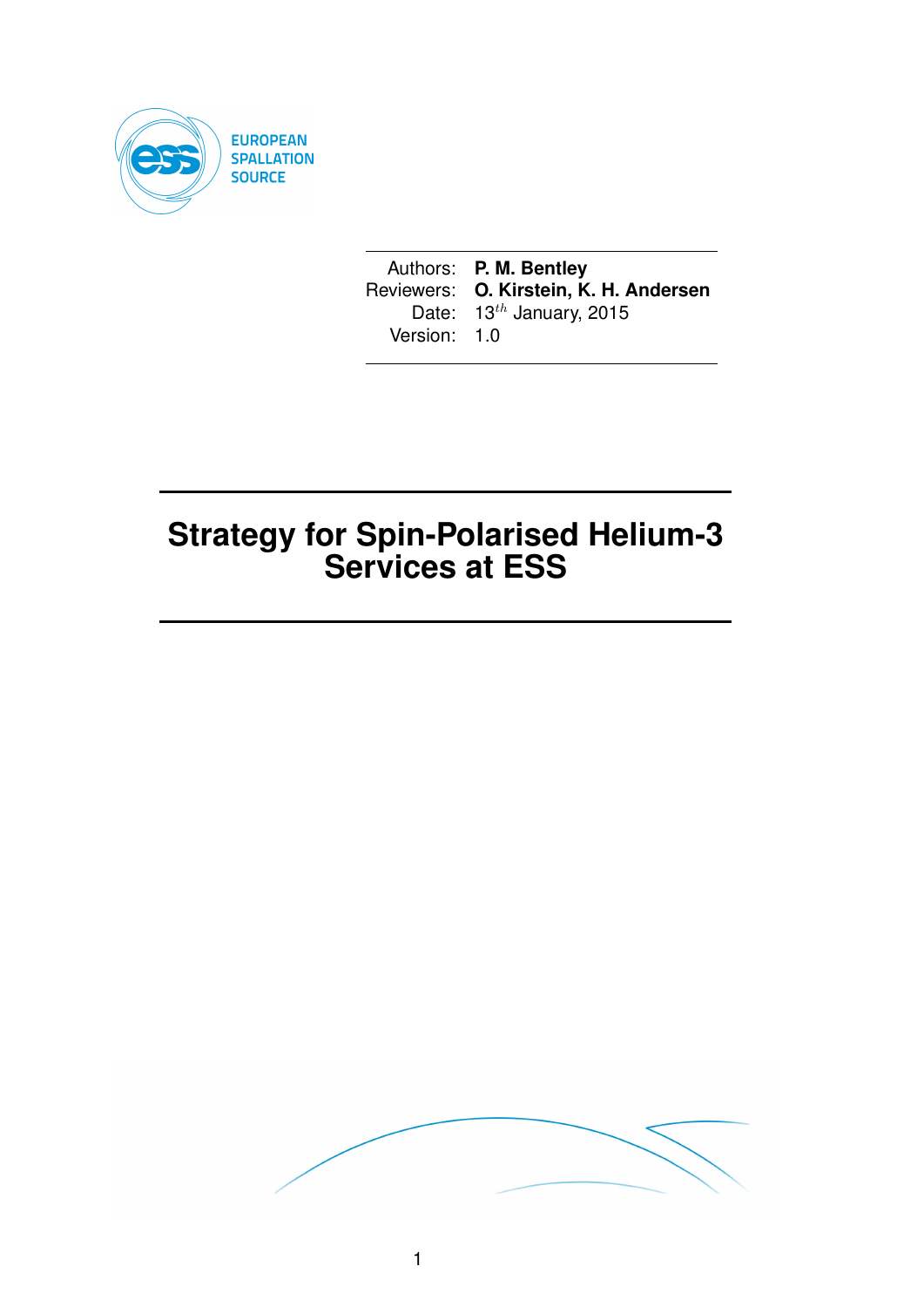#### **Executive Summary**

The ESS launched the Neutron Optics and Shielding Group (NOSG) project with the provision of polarised <sup>3</sup>He gas in the project scope. The goal is to supply  $3$ He to the instrument suite, and provide the associated technical support equipment and personnel. However, during the priortisiation activites and budget allocations during 2012-2013, it quickly emerged that there were higher priorities for the management to consider in the allocation of funding. <sup>3</sup>He activities were consequently allocated to "scope contingency" category in the NOSG project. This means that the activities would be postponed until the prioritisation needs to be changed, and funding may be reallocated at a later stage, but the budget would be set to zero for the <sup>3</sup>He activities in the first instance.

This report very briefly describes how the strategy for provision of polarised <sup>3</sup>He will be handled during the ramp up to operations at ESS, in light of this budget situation.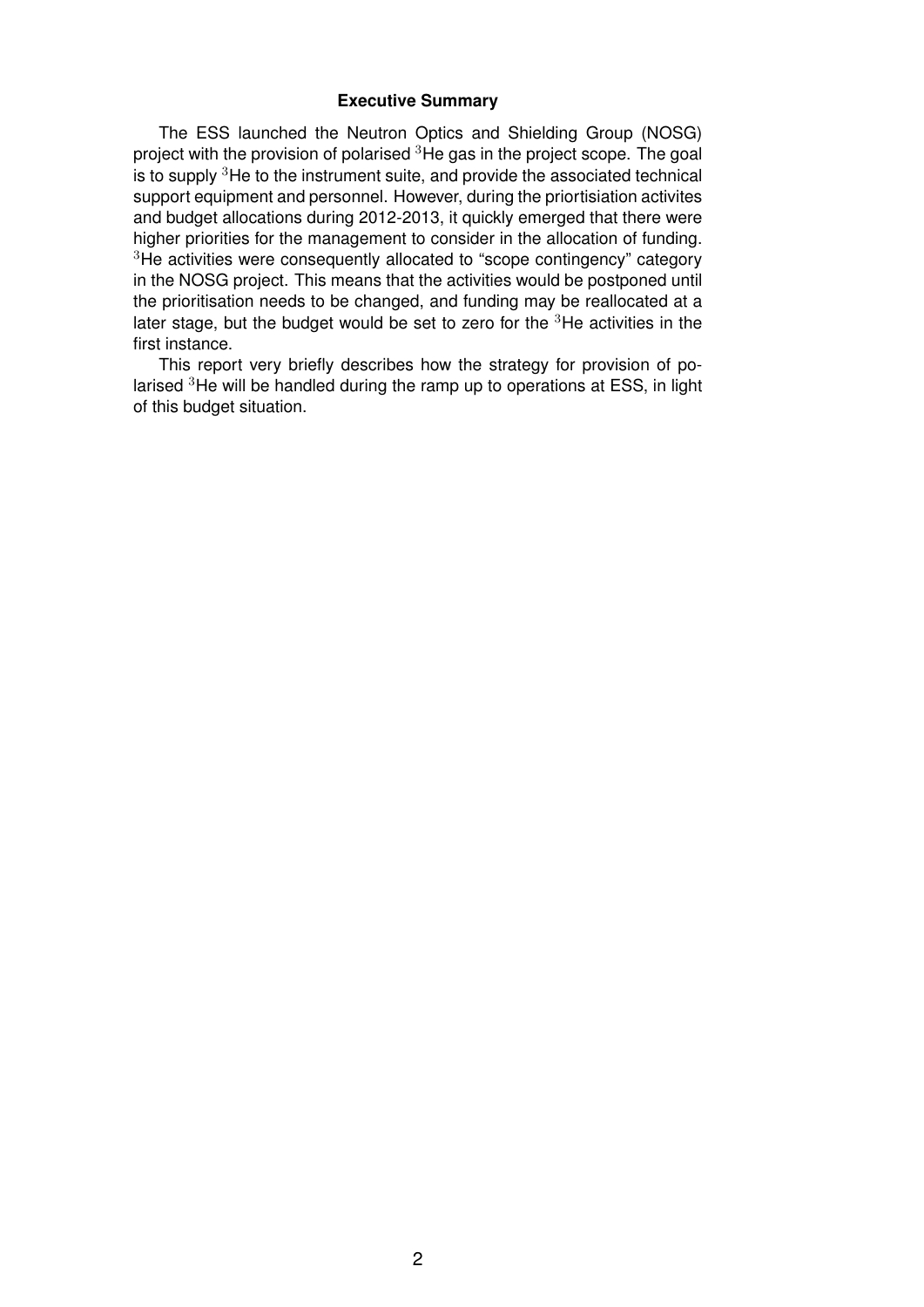## **1 The Current Strategy**

The plan is still that NOSG will provide <sup>3</sup>He polarisation services and support to the operational instruments. The outstanding questions are *when* and *on what scale*. It is not yet clear how many instruments, how many devices, and what volume of gas is required, and at what stage during hot commissioning the demand for <sup>3</sup>He will emerge. Until the situation is clarified during the next few years, the following process should be followed:

- 1. Assume that each instrument desiring  ${}^{3}$ He will achieve its needs with a modular SEOP system. Individual SEOP systems are generally cheaper than a large, central MEOP station<sup>1</sup>
- 2. Assume that NOSG technical support personnel will be in place during operations to look after the installation and maintenance of the systems.
- 3. Assume that NOSG laboratory space for the <sup>3</sup>He service will be present, except:
- 4. If you want an *in-situ* system, that is continuously polarising a small volume of gas in the beam, the SEOP units are obviously located at the instrument, and the local infrastructure needs to accomodate such a system. For *in-situ* systems you should still assume that they will be maintained via NOSG.

Around 2017, it should be possible for NOSG to begin estimating the total <sup>3</sup>He needs for the suite of instruments, and to make recommendations to ESS management on how to address them in more detail. At this stage, it may well be preferable that many SEOP modules may be merged together into one or two scalable systems. It is also possible that MEOP may emerge as the more advantageous path to take. This is a decision that we will make as the instrument suite is clarified, along with the commissioning schedule. In this case, the cost to individual instrument projects should be expected to come down.

## **2 Planning and Budgeting**

Instrument projects should absolutely continue to plan on having <sup>3</sup>He if it is important for their science case. It is imperative that *instrument activities maintain close communication with NOSG*. By all means, if the instrument projects wish to engage with potential suppliers directly they should do so, but they should make sure that NOSG are copied into the dialogue. This is to make sure that NOSG can anticipate our operational needs, and reduce the total suite cost via the right amount of centralisation.

## **3 External Funding**

During the course of establishing <sup>3</sup>He activities, NOSG will be mindful of potential sources of external grants. If ESS deploys  ${}^{3}$ He systems it should become a technology leader rather than simply a consumer.

<sup>1</sup>SEOP is around 200 kEuro for a small unit for one instrument, a large MEOP station is a factor of 4 in cost higher, but it can potentially serve multiple instruments.